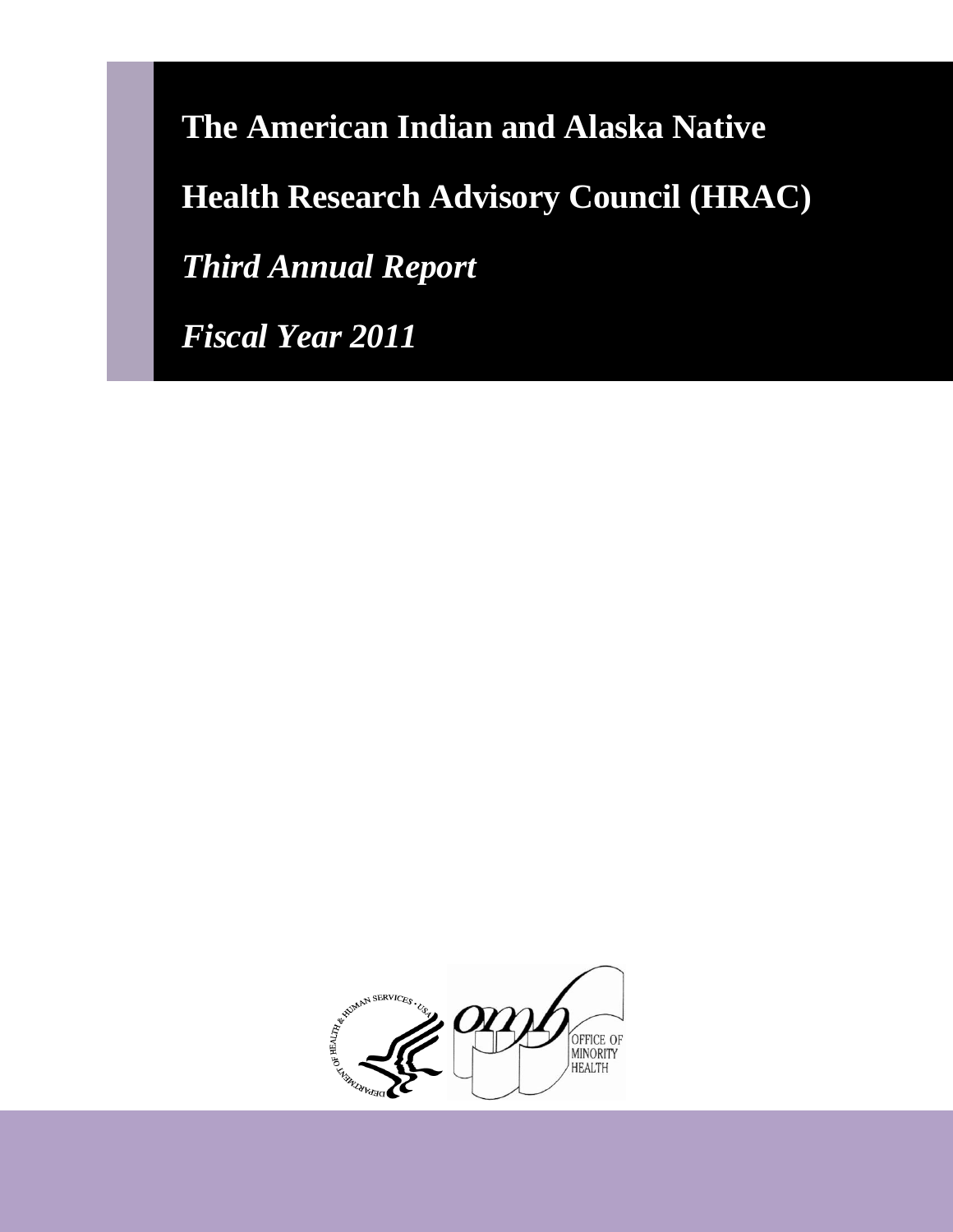## **TABLE OF CONTENTS**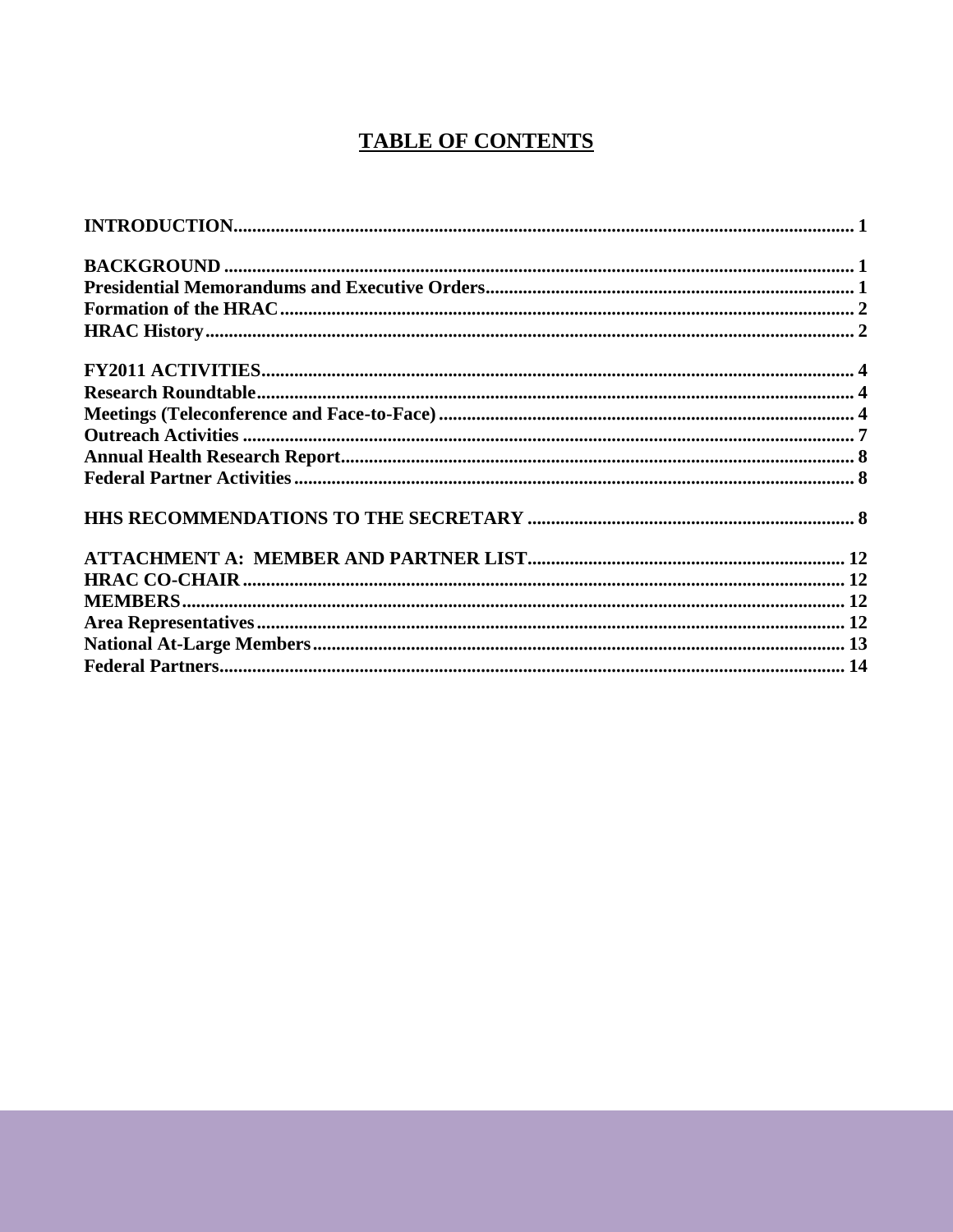# <span id="page-2-0"></span>**INTRODUCTION**

The *Third Annual HRAC Report* represents a chronological summary of events accomplished by the American Indian/Alaska Native (AI/AN) Health Research Advisory Council (HRAC). The report also includes recommendations that were submitted to the U.S. Department of Health and Human Services (HHS) regarding pertinent AI/AN health and research topics, as well as a list of Council members and partners.

## <span id="page-2-1"></span>**BACKGROUND**

The Office of Minority Health (OMH) was established by the HHS in 1986 to advise the Secretary on public health programs affecting ethnic and minority populations, including the AI/AN population. The OMH assists in the Federal delivery of health services and funding of programs to maintain and improve the health of racial and ethnic minorities. This includes ensuring that AI/ANs have access to critical health and human services as promised through numerous laws, treaties, and legislative acts dating as far back as 1787. The United States Government utilizes the special government-to-government relationship with Indian Tribes that recognizes and respects the sovereignty of Tribal Nations. Through numerous Presidential Memorandums and Executive Orders, HHS agencies consult with individual Tribal Governments via open, continuous, meaningful consultation on issues with significant impact on Tribal communities.

## <span id="page-2-2"></span>**PRESIDENTIAL MEMORANDUMS AND EXECUTIVE ORDERS**

On April 29, 1994, President Clinton issued a memorandum, *Government-to-Government Relationship with Native American Tribal Governments*, to executive departments and agencies that reinforced the special relationship between Tribal Governments and the Federal Government in regards to Tribal consultation and sovereignty. In response to the memorandum, The Domestic Policy Council (DPC) Working Group on Indian Affairs requested that each Department develop its own operational definition of "consultation" with Indian Tribes. This request, along with other DPC recommendations, ultimately led to the creation of HHS' formal Tribal Consultation Policy (TCP) on August 7, 1997—developed to strengthen the government-to-government relationship and ensure that Tribes are consulted on matters that affect them. Since the TCP initiative, Tribal consultation has continued and is considered an important vehicle to advance the future of AI/ANs.

On November 6, 2000, President Clinton issued a revised Executive Order (13175) that reinforced his Administration's commitment to Tribal sovereignty and the unique government-to-government relationship that exists between the United States Government and Tribal Governments. Executive Order 13175 directs agencies to establish regular and meaningful consultation and collaboration between Tribal Nations and the Federal Government. It directs all Federal agencies to coordinate and consult with Indian Tribal Governments whose interest might be directly and substantially affected by activities on federally administered lands.

<span id="page-2-3"></span>Tribal leaders and HHS officials realized that consultation sessions typically focused on immediate needs and funding issues and therefore were not ideal forums to discuss health research topics and other priorities of AI/ANs. In recognition of this problem, and to allow for a more formal process to discuss research topics, the American Indian/Alaska Native Health Research Advisory Council (HRAC) was formed.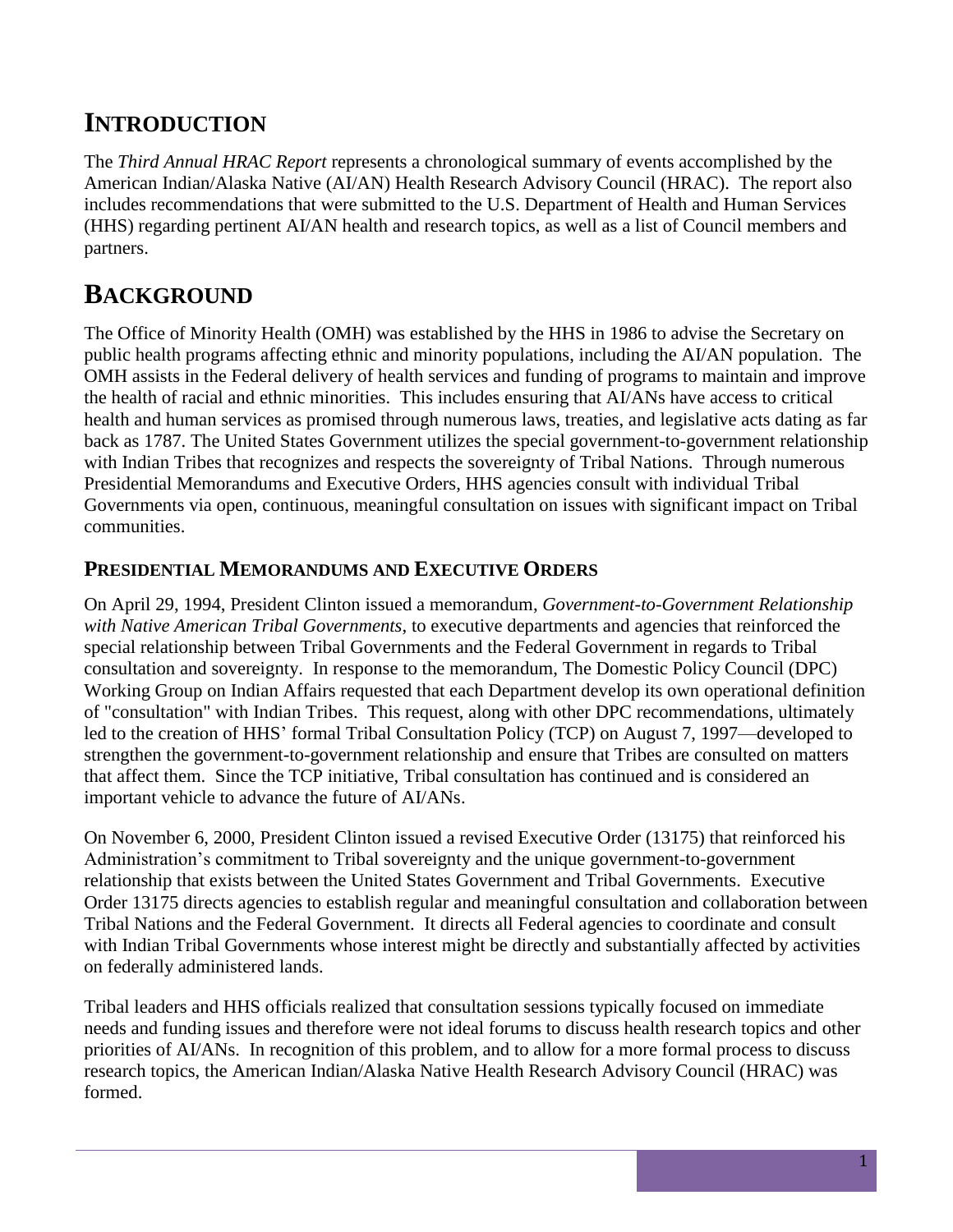## **FORMATION OF THE HRAC**

In November 2005, HHS solicited nominations from Tribal leaders for HRAC delegates to facilitate the Department's consultations with Tribes concerning collaborative approaches to addressing health research priorities and needs in AI/AN communities.

The HRAC was established to fulfill three primary functions:

- 1. Obtaining input from Tribal leaders on health research priorities and needs for their communities.
- 2. Providing a forum through which HHS Operating and Staff Divisions can better communicate and coordinate AI/AN health research activities.
- 3. Providing a conduit for disseminating information to Tribes about research findings from studies on the health of AI/AN populations.

During 2006, the HRAC held its first meeting and elected two Co-Chairs to serve as its leaders and facilitators for outreach events and general activities of the Council. The Council held several conference calls to plan and organize its activities such as reviewing other HHS advisory models, discussing solicitation of research priorities, and planning for future meetings.

During a second meeting that was held in Albuquerque, New Mexico, the HRAC reached a collective agreement to focus on three objectives:

- 1. Establish the HRAC Council Charter (outlining the purpose, background and structure of the Council; and processes for voting, membership, and leadership).
- 2. Develop a Discussion Guide (a survey to inquire about health research priorities in Indian Country).
- 3. Set future meeting dates.

## <span id="page-3-0"></span>**HRAC HISTORY**

The HRAC has made great strides in developing the Council and making recommendations regarding health research to improve the lives of AI/ANs throughout Indian Country. The HRAC has attended numerous meetings and conferences; held bi-annual meetings to discuss the progress of the Council; collaborated with the Agency for Healthcare Research and Quality (AHRQ), Assistant Secretary for Planning and Evaluation (ASPE), Centers for Disease Control and Prevention (CDC), Indian Health Service (IHS), Intergovernmental and External Affairs (IEA), National Institutes of Health (NIH), Office of Minority Health, EpiCenter staff, and outside researchers and scientists to further its knowledge base regarding health research. The HRAC held quarterly conference calls, attended outreach events, and met with top Federal officials to offer recommendations and help them understand Native American culture and the problems plaguing Indian Country today.

The HRAC has attended and presented testimony at the HHS Annual National Tribal Budget and Policy Consultation Session. For the past few years, Councilwoman Cara Cowan Watts has presented testimony on behalf of the HRAC and the Native communities HRAC represents. During the testimony provided by Councilwoman Watts, she discussed the National Children's Study; and made general research recommendations such as quantification of chronic disease prevalence, chronic disease risk reduction, and methamphetamine prevalence and prevention.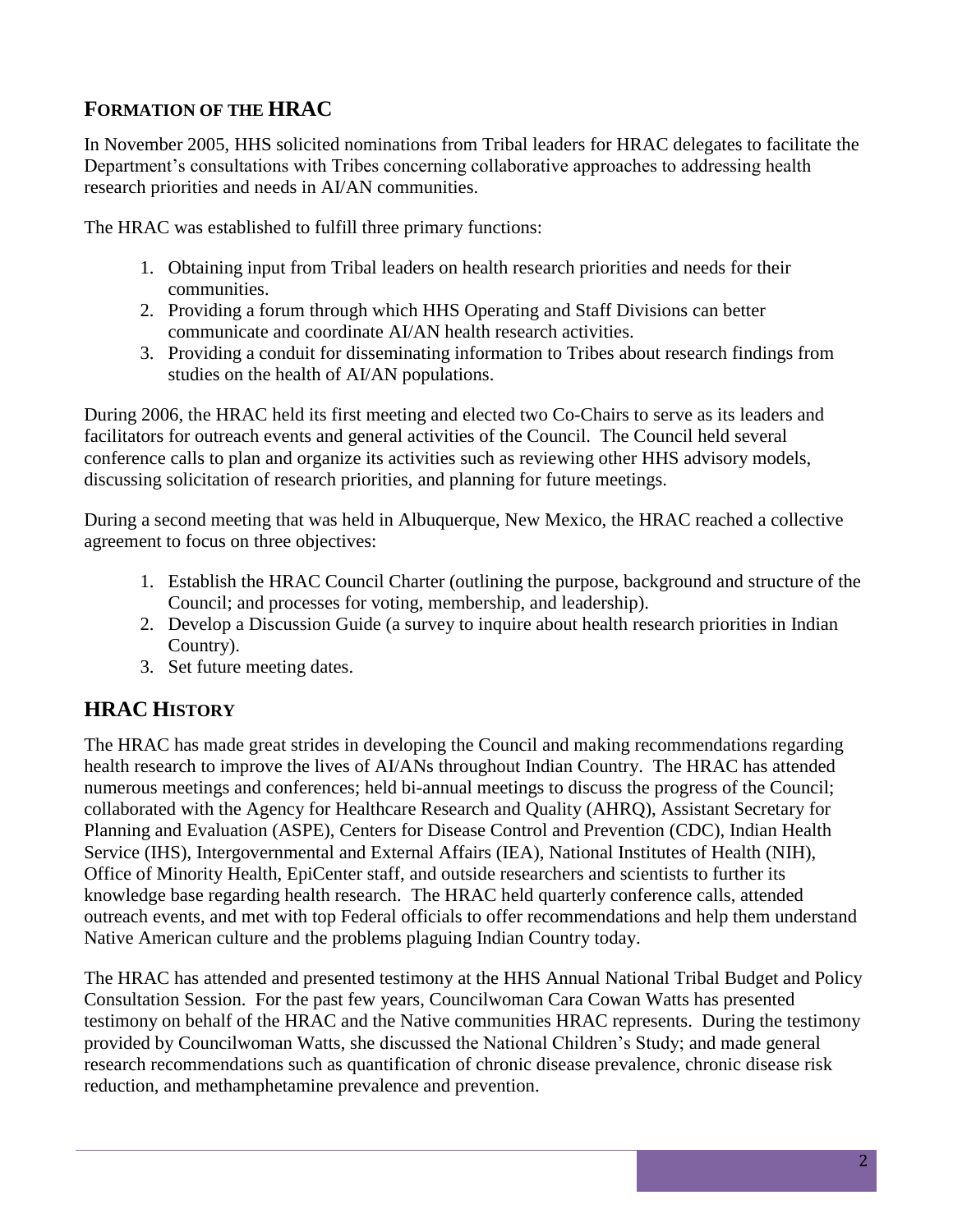The HRAC has participated in outreach events to make Tribes aware of the Council, its work, and how Tribes and Tribal communities can provide feedback to HRAC regarding AI/AN health research. The HRAC attended events such as the National Indian Health Board Public Health Summit and the Annual Consumer Conference, Annual Native Health Research Conference, Third National Leadership Summit on Eliminating Racial and Ethnic Disparities in Health, IHS/Health Canada Maternal and Child Health Research Meeting, and the AI/AN Health Policy Conference. These conferences provided an opportunity to collaborate and share knowledge that is of paramount importance to the advancement of health care research in Indian Country.

The HRAC developed a survey, The Discussion Guide, to ascertain health research priorities in Indian Country. The survey questions were constructed to thoroughly examine the current health care delivery systems and current research Tribes may be conducting themselves. HRAC members disseminated the Discussion Guide to the Tribal leaders in their respective areas. Respondents reported that their top health concerns were cancer; diabetes; obesity; cardiovascular disease; and behavioral health issues including substance abuse, tobacco use, suicide, and domestic violence. The respondents cited lack of funding; recruitment/retention of highly qualified health care professionals/providers; access to care; health information technology and systems; and coordination of care as their top five health delivery system concerns. Results from the Discussion Guide provided valuable information to the HRAC from the Tribes' perspective regarding health concerns, priorities, and the way in which research should be conducted. The HRAC uses the Discussion Guide results to assist in developing key research areas and priorities.

The HRAC website, [http://www.minorityhealth.hhs.gov/hrac,](http://www.minorityhealth.hhs.gov/hrac) was launched in April 2009. The HRAC Charter, membership list, meeting agendas and minutes, as well as other documents relevant to the HRAC and its activities are posted on the site. The website serves as a central repository of research priorities, activities, and resources for the HRAC and members of Native communities.

On conference calls and during meetings held by the HRAC, The National Children's Study<sup>1</sup> (NCS) was a topic of continued interest and concern. The NCS is a study coordinated by a consortium of Federal agencies consisting of more than 100,000 children across the United States—tracking them from before birth until age 21. It will examine important health issues with the overall goal of improving the health and well-being of children for generations to come. When the HRAC learned about this study, many questions and concerns surfaced. The HRAC held one quarterly teleconference meeting with Tribal members and Federal Partners with discussions centering on the NCS. The HRAC expressed questions and concerns regarding the \$22 million dollar study, particularly the sampling of only 2000 American Indian (AI) children and the State of Alaska not being sampled in the study. While 2000 AI children is a reasonable representation of the total sampling frame and the selected counties do offer valuable information regarding the AI/AN population, it does not sufficiently depict the true health picture of AI/AN communities. The HRAC also identified the need to include Alaska Native communities in the study as there are over 250 Tribes residing and the greatest environmental variables exist. The HRAC continues to examine this study and the benefits of oversampling for the AI/AN population as well as the feasibility of a proposed Great Plains and Alaska Native Children's Study.

 $\overline{a}$ 

<sup>1</sup> [https://nationalchildrensstudy.gov](https://nationalchildrensstudy.gov/)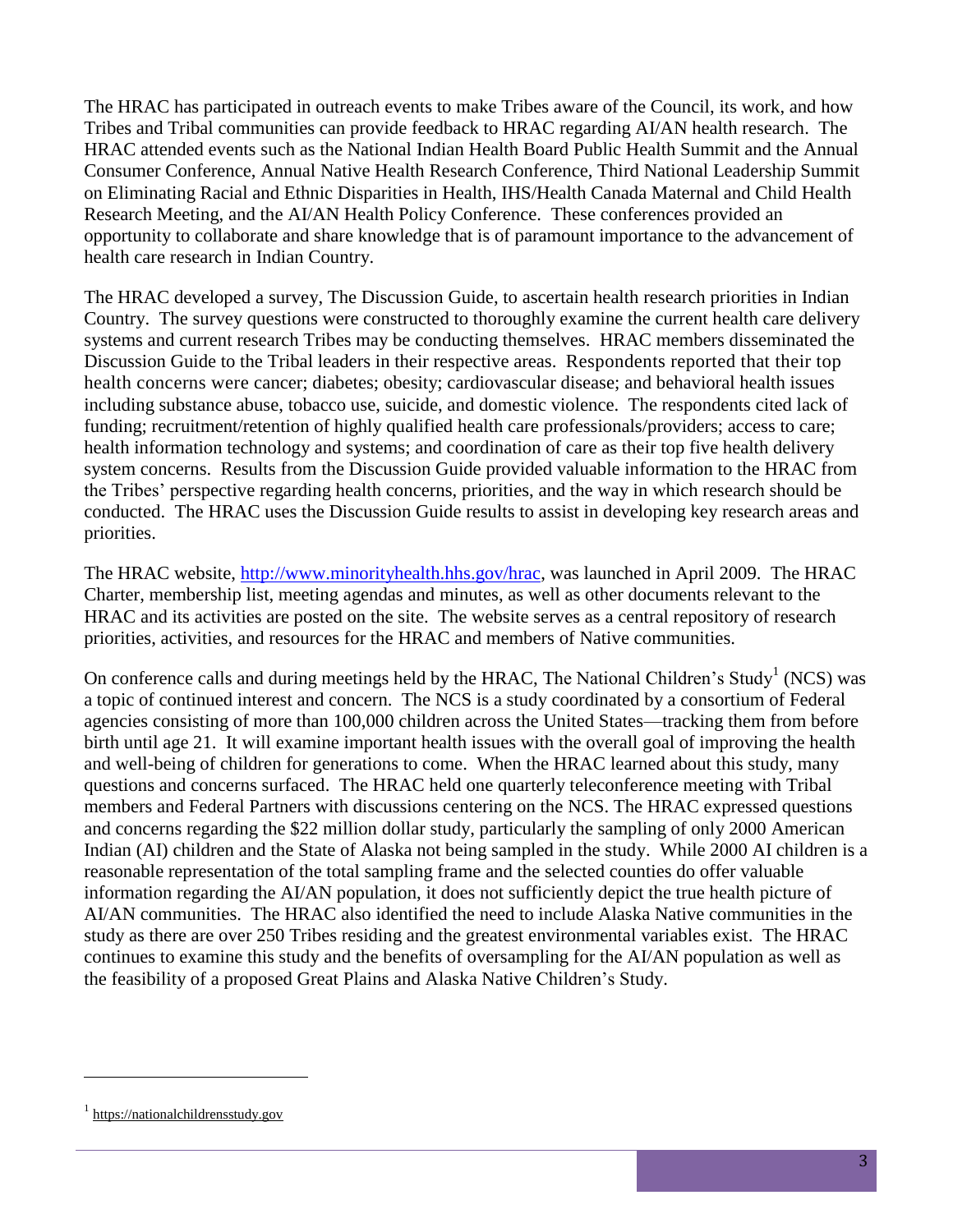# <span id="page-5-0"></span>**FY2011 ACTIVITIES**

## <span id="page-5-1"></span>**RESEARCH ROUNDTABLE**

The first HRAC Research Roundtable was held October 21, 2010 on the National Institutes of Health campus. The purpose of this meeting was to bring together four HRAC members, four Native researchers, four EpiCenter representatives, and Federal Partners to discuss health research priorities for AI/AN communities. The HRAC presented on what has been identified as priorities from discussion guide results, testimony to HHS, and recommendations to HHS and requested feedback from the Native researchers and EpiCenter representatives on what specific areas need to be researched within the broad categories like cancer, diabetes, etc. The HRAC plans on taking this information back to the full Council for consideration and prioritization.

The meeting started off with an invocation by Steve Kutz. The Co-Chair, Cara Cowan Watts, and OMH Special Assistant on Native American Affairs, Wilbur Woodis, began the meeting with opening remarks and introductions. The first item on the agenda that was discussed was health disparities not identified by HRAC that should be considered and recommended to HHS.

Below is a list of additional research priorities that were suggested:

- Pain management for advanced stage cancer patients
- Breast cancer
- Chronic health issues
- Traditional pain management methods
- Depression (including post-partum depression and anger/rage accompanying depression in women)
- Psychiatric manifestations of historical trauma syndrome
- Nutrition and traditional foods
- Environmental impacts (i.e. how does a person's environment affect drug and alcohol abuse)
- Preventative care (what is effective)
- Spirituality as it relates to health and well-being
- Disabilities
- Suicide and substance abuse prevention (understand underlying causes; look at parenting patterns and skills, culture as a protective factor)
- Human trafficking

In addition, there was much discussion around the accuracy of research data and finding a good mechanism to collect data. Another area of discussion was on Clinical and Translational Science Awards (CTSAs) and the need for quality and accurate data.

## <span id="page-5-2"></span>**MEETINGS (TELECONFERENCE AND FACE-TO-FACE)**

### **October 7, 2010**

The HRAC held its first face-to-face meeting for fiscal year 2011 on October 7, 2010, in Albuquerque, New Mexico. The HRAC covered topics such as the Native Health History Database (NHHD), the Government Performance and Results Act, EpiCenters, National Plan for Action and the HHS AI/AN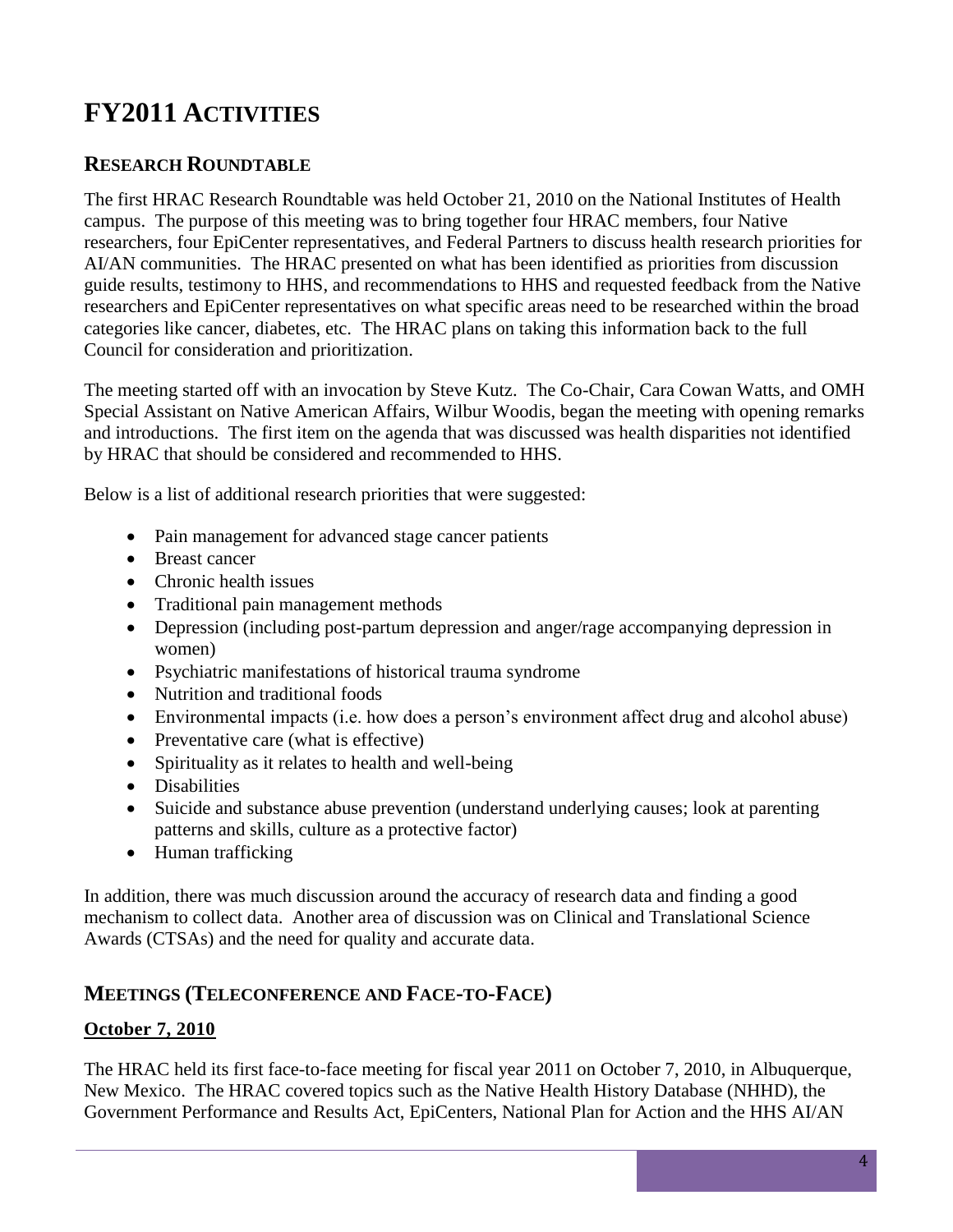Blueprint for Tribal Consultation, HHS Tribal Federal Work Group, and the HRAC Charter. In addition, there were updates from the National Institutes of Health, Centers for Disease Control and Prevention, Intergovernmental Affairs Office, Indian Health Service, and the Office of Minority Health.

The HRAC discussed the University of New Mexico's two Native Health Databases. There is the Native Health History Database consisting of approximately 3300 records and the Native Health Research Database (NHRD) consisting of approximately 5700 records. The purpose of the databases is to create a high quality, single source of information regarding services and resources focused on historical American Indian and Alaska Native health/medical issues. The databases are a "one stop shop for Native American health information." Federal agencies, EpiCenters, States and other associations are encouraged to add their research to the database. The Native Health Database can be found at [https://hscssl.unm.edu/nhd.](https://hscssl.unm.edu/nhd)

Francis Frazier and Diane Louis Leach, with the Indian Health Service, provided a presentation on the Government Performance and Results Act (GPRA) of 1993 and provided an overview of how IHS approaches GPRA. They also provided information on the Program Assessment Rating Tool (PART) which is another measurement tool. The Tribal PART reports on a specific set of clinical measures and these measures are included in the IHS budget submission. Mr. Frazier concluded that it is a group effort to really improve performance not just for GPRA measures but for performance in general. This would also include providers, administrative staff, data entry, and Information Technology staff as well. HRAC members had questions and were concerned about the number of visits required before evaluated as well as how performance was tied to the IHS budget. There was also discussion as to how GPRA targets are set, including Tribal input, and how else GPRA data is used in terms of health data for Indian Country.

Ileana Herrell, with the National Institutes of Health, reported that The National Center on Minority Health and Health Disparities has been elevated to a full fledged Institute. The NIH Director, Dr. Francis Collins, has designated Dr. John Ruffin as the NIH Representative to the Intradepartmental Council on Native American Affairs (ICNAA). Dr. Herrell advised the HRAC to view HRAC's Second Annual Health Research Report for additional activities and programs of the NIH.

Stacey Ecoffey, with the Intergovernmental Affairs (IGA) Office, provided updates from IGA Headquarters. IGA was in the process of sending out a notification to Tribal leaders announcing the Secretary's Tribal Advisory Committee. In addition, they were seeking nominations for 17 representatives, one from each area of IHS and five at-large members. They also have been in the process of revising the Tribal Consultation Policy. The Tribal Federal Work Group met several times over the summer and provided recommendations to the Secretary.

Leo Nolan, with Indian Health Service, noted that the Indian Health Service does not have a research line item. Mr. Nolan also commented on the number of HHS advisory committees that are in existence that do not have Tribal representation on the committees. Mr. Nolan said IHS sends out "requests to serve" but does not get a lot of responses back from Tribal leaders. He encouraged the HRAC to disseminate to Tribes these opportunities to serve on the committees. He also asked that the HRAC encourage AI/ANs to apply for positions within HHS. Mr. Nolan also briefly discussed the Friends of Indian Health program that advocates for IHS Tribal and Urban Health Programs.

Patricia Parker reported that an initiative coming out of OMH is the National Plan for Action (NPA). The NPA is one of three components to end health disparities. The two other components include: (1)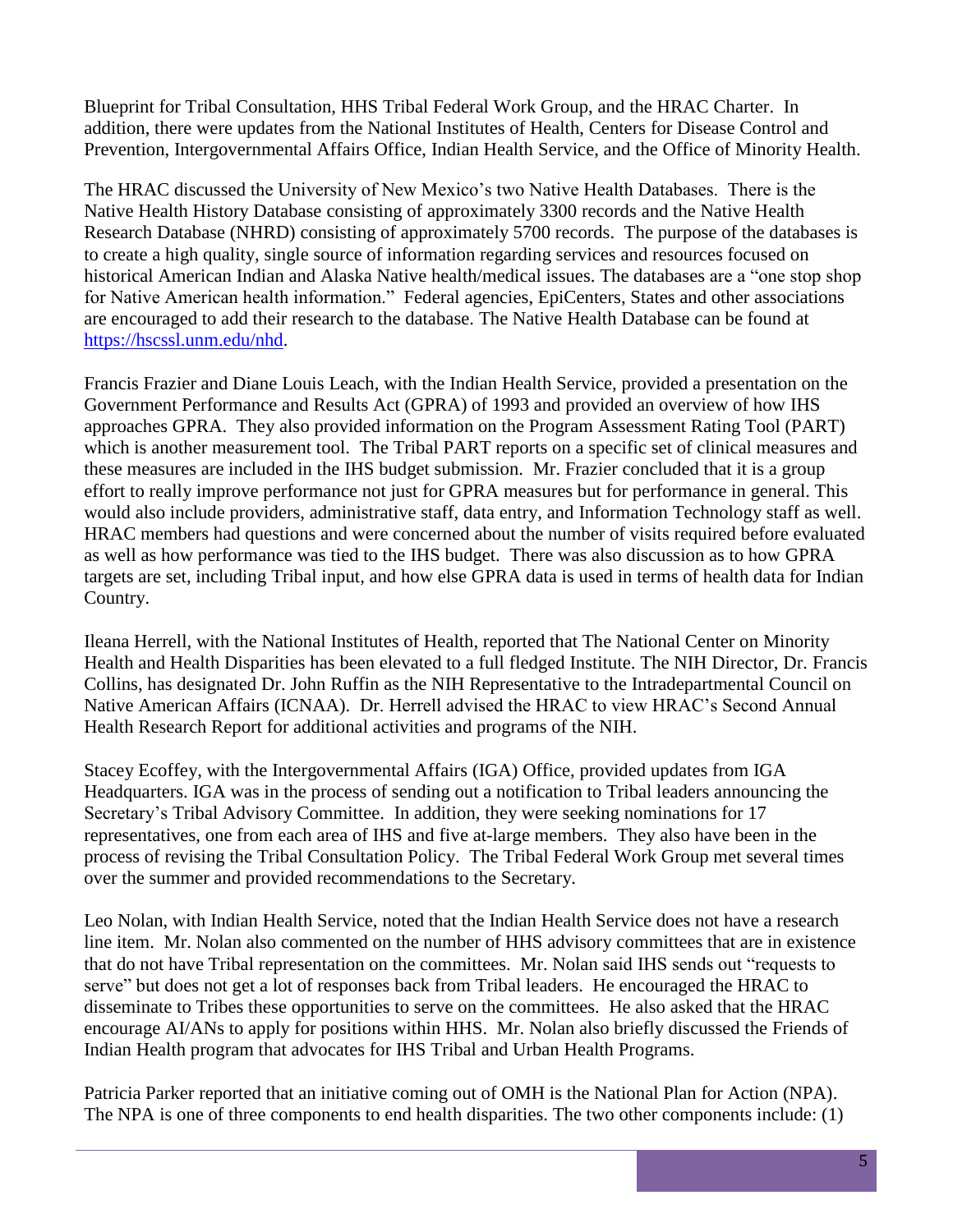ten Regional Blueprints for Action which are aligned with the NPA and include strategies and actions most pertinent to communities in each region; and (2) targeted initiatives that will be undertaken by partners across the public and private sectors in support of the NPA.

### **January 18, 2011**

On January 18, 2011, the HRAC held its quarterly teleconference call with Tribal delegates, alternates and Federal Partners. The HRAC discussed the HRAC Research Roundtable held in October of 2010; the meeting held with the NIH Director on November 8, 2010 concerning the National Children's Study, Tribal Consultation and the University of New Mexico's Native Health Database need for funding; the 2011 HRAC budget; the HRAC invitations to the Health Resources and Services Administration (HRSA) and the Substance Abuse and Mental Health Services Administration (SAMHSA); coordination for HRAC's next face-to-face meeting; the Secretary's Tribal Advisory Committee; the HHS Tribal Consultation Policy; and the National Plan for Action to End Health Disparities.

Wilbur Woodis discussed the status of the HRAC Charter. The charter was revised in December and sent back to the Office of General Counsel (OGC) for review. Some of the language from the Secretary's Tribal Advisory Committee (STAC) was used for the national organizations as OGC suggested. The national organizations are now referred to as National At-Large Members (NALMs).

Bud Nicola reported that the CDC now has a Tribal website, under the Office of State, Tribal, Local and Territorial Support (OSTLTS) section of the website with CDC's consultation policy, biannual session information, new cooperative agreements, funding for grantees, etc.

Dr. Steven Hirschfield, from NICHD, reported on the current approach to the National Children's Study. The study, which follows a model that is data-driven, evidence-based, and community and participant informed, started off with seven locations that were selected based on infrastructure. The study started moving into 30 new areas in November 2010 and by the end of 2011, the NCS will have data to help inform NIH. Steve Kutz was concerned about the Tribes not being notified in the planning phases of the NCS and suggested that NCS reach out to Native populations. Dr. Hirschfield reported that there are Community Advisory Boards located in the targeted areas and information can be found on the NCS website, along with the Outreach Coordinator who can provide information.

## **May 12, 2011**

On May 12, 2011, the HRAC held its quarterly teleconference call. Updates were provided on HRAC's testimony at the HHS Tribal Budget and Policy Consultation in March, 2011 as well as HRAC's presentation to the Secretary's Tribal Advisory Committee Meeting in March, 2011. HRAC discussed charter revisions to be made in line with suggestions from the HHS Office of General Counsel to be Federal Advisory Committee Act (FACA) exempt. Also, discussed was the University of New Mexico Health Database which HRAC has been advocating for funding from NIH to support this effort. The purpose of this database is to create a high quality, single source of information regarding services and resources focused on historical AI/AN health/medical issues.

HRAC discussed its next meeting and agreed to hold in June in conjunction with the Annual Native Health Research Conference. The Indian Health Service also reported during that week it would be holding a roundtable discussion with the IHS Director, Dr. Yvette Roubideaux, to hear Tribal priorities.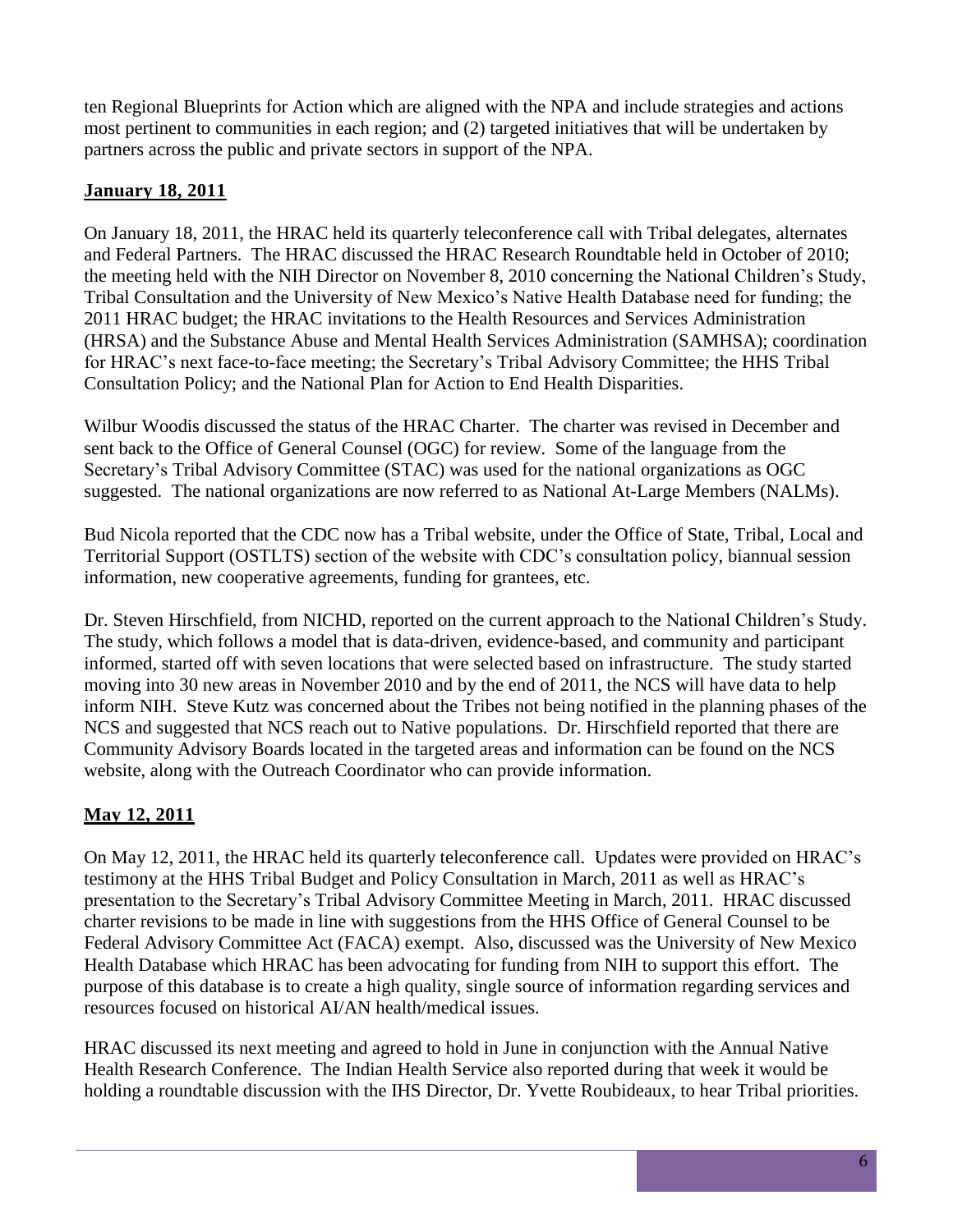Other updates were provided by the Centers for Disease Control and Prevention and Office of Minority Health.

### **June 27, 2011**

The second HRAC face-to-face meeting was held on June 27, 2011 in Niagara Falls, New York in conjunction with the Annual Native Health Research Conference. Mr. Dean Seneca, Centers for Disease Control and Prevention and Native Research Network Member, provided the opening blessing. Kathy Hughes, HRAC Co-Chair, called the meeting to order. Ms. Hughes provided an update on the May meeting of the Secretary's Tribal Advisory Committee and reported that the STAC would be asking all Tribal Advisory Committees, including HRAC, for regular reports to determine key issues that should be elevated to the STAC.

Christina Daulton, HRAC National At-Large Member Alternate and National Congress of American Indians Policy Research Center Program Manager, updated the HRAC on its activities at the recent NCAI MidYear Session held in Milwaukee, Wisconsin. She also shared that NCAI is developing a web-based guide for the National Human Genome Research Institute which will provide tools and resources to Tribes to make informed decisions on genetics research. She also mentioned that NCAI and NIHB sent a letter to Dr. Collins at NIH in April informing him that Tribal leaders were not given an opportunity to discuss NIH's Tribal Consultation Policy, but they have not received a response yet.

Annie Huntington-Kriska and Ric Bothwell provided an update on the National Partnership for Action and AI/AN Health Disparities Report. HRAC is very interested in reviewing and utilizing to help in their work. Other Federal agency updates were provided by OMH, AHRQ, CDC, and IHS.

Ms. Hughes designated Kristin Hill to speak on her behalf regarding the *Data Sharing Agreement: Standards and Practices* and *Data Use Agreement* from the Great Lakes Inter-Tribal Epidemiology Center. She knew HRAC was very interested in addressing these and she was trying to update for the Great Lakes EpiCenter and wanted to get feedback from HRAC. She admitted that they were not perfect, but it's a start at getting something in place to be more standardized.

Other HRAC business included approval of the revised charter, discussion on 2011 Recommendations to HHS, and thoughts on potential priorities to submit to the STAC once requested. The group also discussed that HRAC should take two to four of the big topics like diabetes, mental health, substance abuse and heart disease to identify specific research in those areas. Wendy Perry suggested that evidence reports (what has already been done) be developed, which will identify what is still not known. It was further suggested that the HRAC recommend starting with one topic like diabetes and ask that funds be put towards identifying gaps.

## <span id="page-8-0"></span>**OUTREACH ACTIVITIES**

Co-Chair Cara Cowan Watts attended the *13th Annual National Tribal Budget Consultation Session* on March 2-4, 2011 in Washington, DC and presented testimony on behalf of the HRAC.

Steve Kutz and Jay Butler represented the HRAC and provided brief reports to attendees of the Region 10 Tribal Consultations.

Jay Butler, Alaska Area Alternate, served on a panel as the HRAC representative at the *National Indian Health Board's (NIHB) Annual Consumer Conference* on September 26-29, 2011 in Anchorage, Alaska.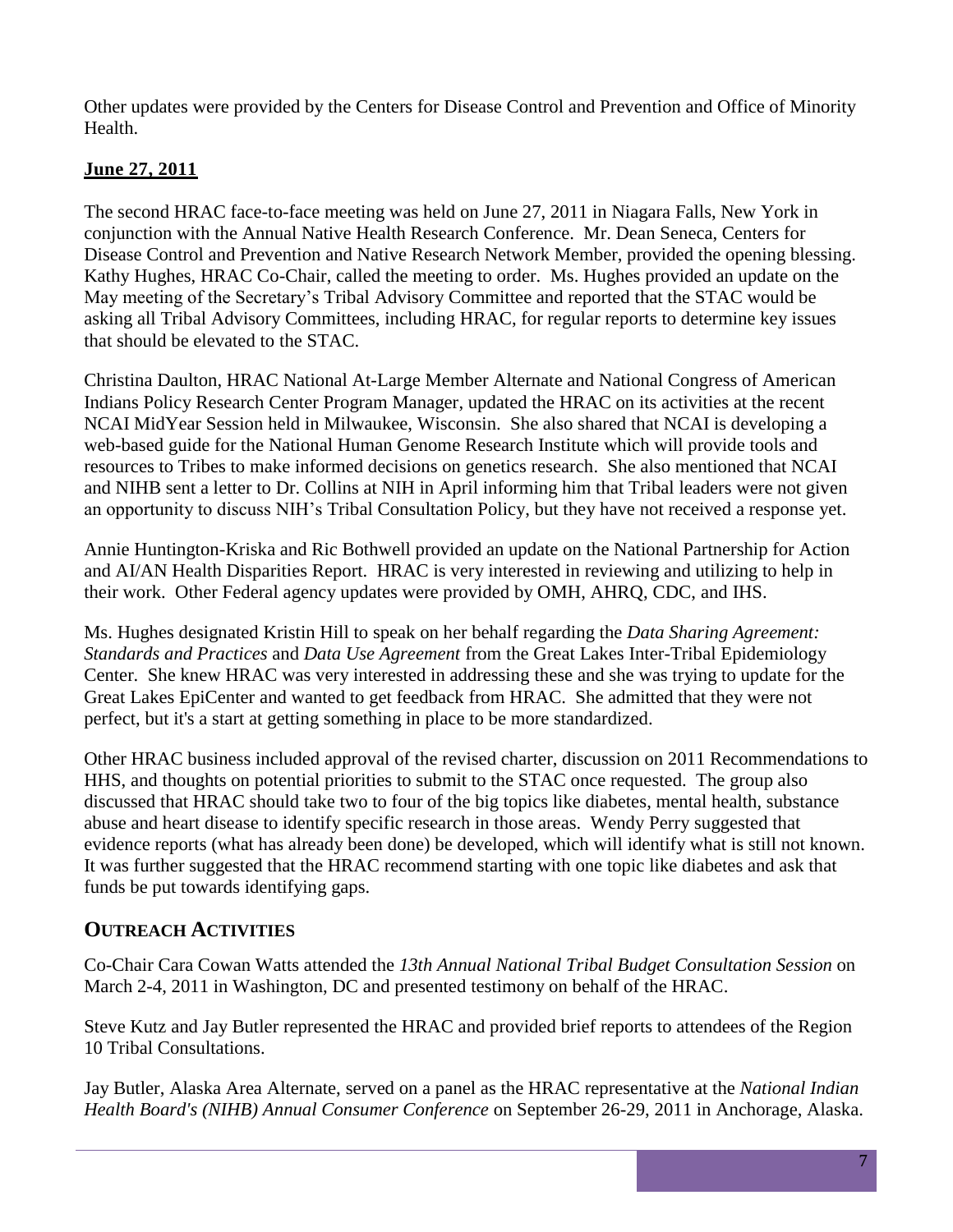## <span id="page-9-0"></span>**ANNUAL HEALTH RESEARCH REPORT**

The HRAC produced its Annual Health Research Report, a compilation of findings related to important health research topics in AI/AN communities. This report is utilized as a resource to share research findings, topics and available federal programs with Tribes.

## <span id="page-9-1"></span>**FEDERAL PARTNER ACTIVITIES**

The Office of Minority Health and HRAC extended invitations, which were accepted, to new Federal Partners including the Administration for Children and Families, Health Resources and Services Administration, and the Substance Abuse and Mental Health Services Administration.

The HRAC Federal Partners held meetings on July 14, August 11, and September 22, 2011. The meetings were chaired by Wilbur Woodis and each meeting began with a short introduction on the HRAC background and functions.

Other topics of discussion were:

- An overview of the Indian Health Service Research Roundtable that occurred at the Annual Native Health Research Conference (Niagara Falls, NY – June 27, 2011).
- Evidence based reports.
- The role of the new STAC and its relationship with current HHS Tribal Advisory Councils.
- Plans for a second HRAC Research Roundtable to be held on the NIH campus in the fall of 2011.
- The possibility of scheduling a meeting with the HHS Data Council and HRAC.

## <span id="page-9-2"></span>**HHS RECOMMENDATIONS TO THE SECRETARY**

HRAC sent recommendations to HHS Secretary Kathleen Sebelius in November 2010 to offer recommendations on issues of concern on behalf of the Tribal communities that HRAC represents. The recommendations that were submitted are provided below:

#### **National Institutes of Health**

HRAC recommends that the National Institutes of Health develop a single Tribal consultation policy for all 27 Institutes and Centers within the NIH in compliance with: U.S. Health and Human Services (HHS) Tribal Consultation Policy; Executive Order 13175, "Consultation and Coordination with Indian Tribal Governments;" and the November 5, 2009 Presidential Memo "Tribal Consultation For The Heads Of Executive Departments And Agencies." Tribal consultation policies have been effectively used by other HHS Operating and Staff Divisions to increase communication between Tribal Nations and the Federal government and a policy within the National Institutes of Health could have a profound positive impact on the development of research policy to address serious medical and behavioral health issues plaguing Indian Country. The HRAC urges NIH to move forward in this effort.

In addition, more focus should be placed on putting American Indian and Alaska Native leadership throughout the National Institutes of Health to provide advice on issues of importance to Native communities and to ensure Tribes are consulted on priorities, research design and community-based research.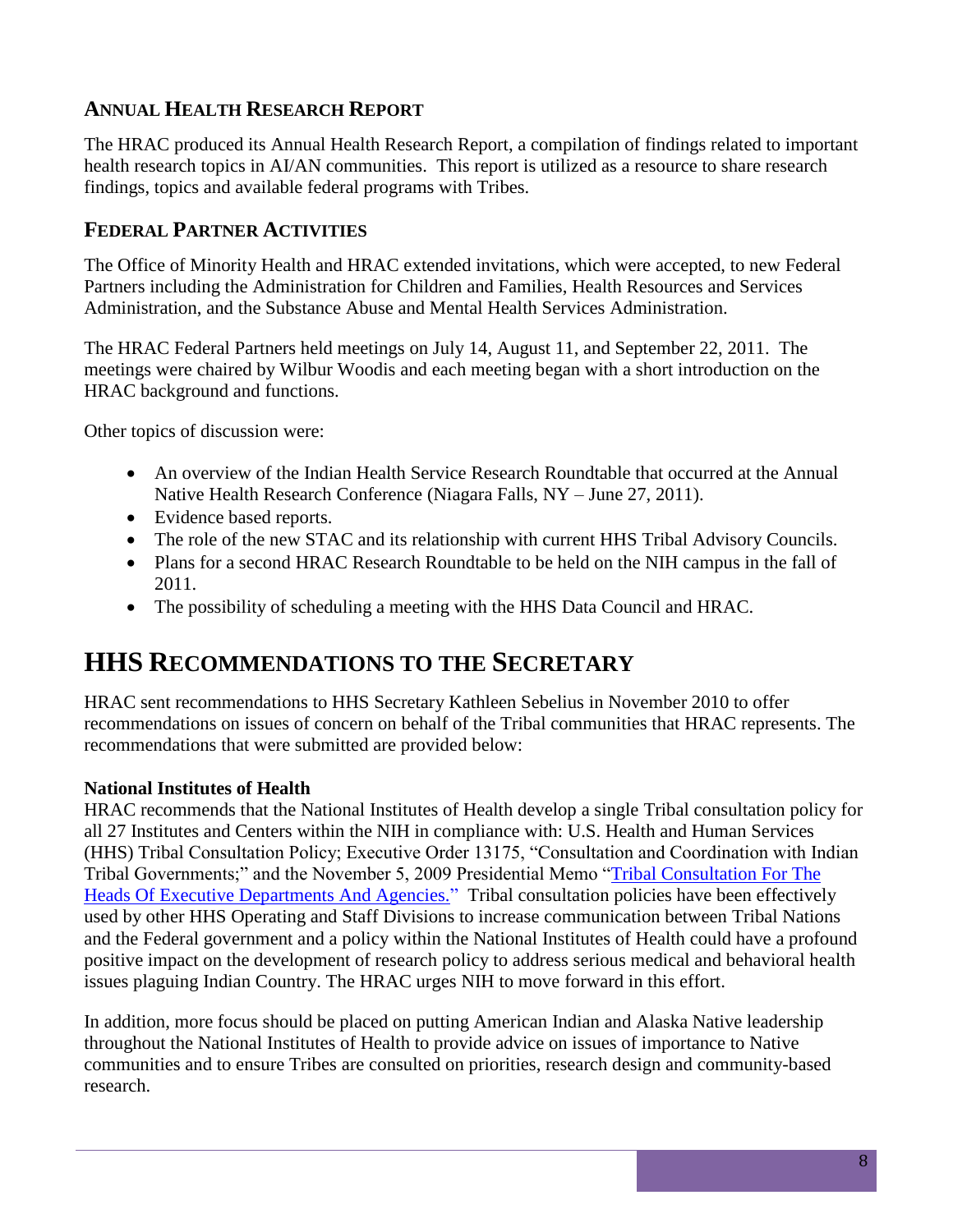### **National Children's Study**

While the HRAC fully supports the intent and purpose of the National Children's Study, the study could have more meaningfully included the participation of Tribal Nations and the AI/AN community. Tribal consultation should have been required before the study was planned and funding committed. However, HRAC believes there is still an opportunity at this stage in the National Children's Study to implement the following recommendations:

- Health research participants defined as American Indian or Alaskan Native must present proof of enrollment from a Federally-recognized Tribe as provided in the current 'Indian Entities Recognized and Eligible to Receive Services from the United States Bureau of Indian Affairs' or meet the BIA definition of American Indian or Alaskan Native as provided by a 'Certificate of Degree of Indian Blood.' Self-identification is not adequate.
- Oversampling of AI/AN populations should be done. The target number of 2,000 AI is not adequate.
- The study lacks diversity within Indian Country. It is unacceptable to leave out entire communities such as Alaska Natives and Plains Indians. Funding for additional cohorts in Indian Country is required to meet oversampling and diverse community needs.
- Sampling protocols promised including preservation of DNA and tissue samples must be followed and Tribes consulted before, during and after as an on-going partner.
- Commitment to Tribal sovereignty must be kept.
- De-identification of data must be reviewed with Tribes.
- A data sharing agreement with Tribes must be established in partnership with the Tribe before the local study commences.
- Study centers yet to be named should be encouraged to target Indian Country.
- The centers in charge of the studies be instructed in a stronger way to reach out to the Native Communities to enroll Native children into the study.

### **HHS Data Council**

The HRAC asks that the HHS Data Council adopt an HHS wide Research Policy for Indian Country. Recommendations include:

- HHS wide minimum standards and requirements for a Tribal data sharing agreement.
- Recognition of diverse Tribal research/data approval and on-going oversight mechanisms such as an IRB, Tribal Council, etc.
- When possible, solicitations for research funding in Indian Country or targeting Indian Country should give preference to proposals from Federally-recognized Tribes and Tribal Organizations or proposals which include Federally-recognized Tribal Nations and entities serving those communities partnerships.
- Anyone claiming Tribal identity for the purpose of conducting research or pursuing State or Federal grants must present proof of enrollment from a Federally-recognized Tribe as provided in the current 'Indian Entities Recognized and Eligible to Receive Services from the United States Bureau of Indian Affairs' or meet the BIA definition of American Indian or Alaskan Native as provided by a 'Certificate of Degree of Indian Blood.'
- Over-sampling of American Indian and Alaskan Native populations should always be considered in planning health research projects.
- Health research in Indian Country requires the explicit approval of the Tribal Nation(s) involved and requires on-going oversight by the Tribal Nation(s).
- Tribal consultation should occur before the study begins including planning of the study.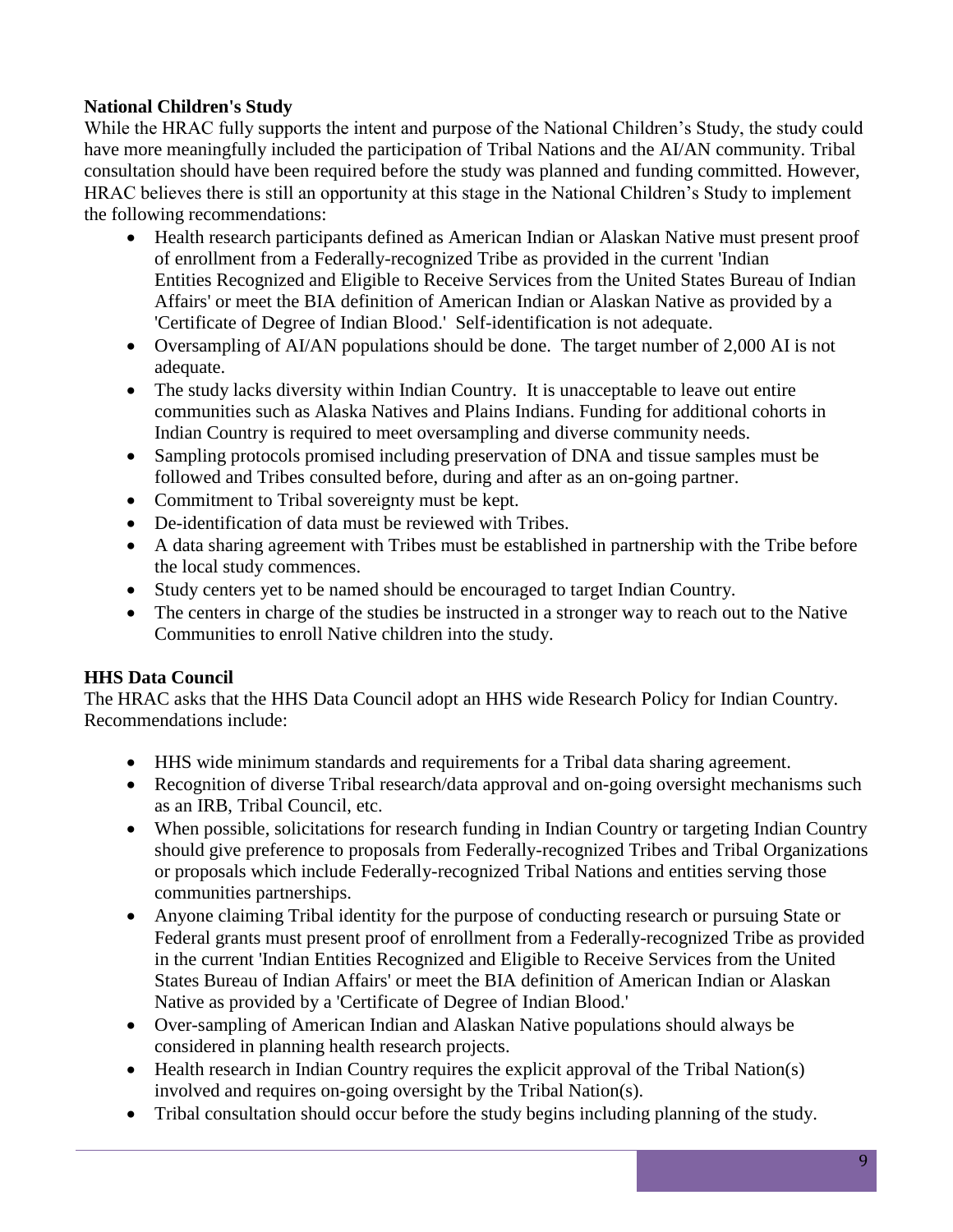Health research participants defined as American Indian or Alaskan Native must present proof of enrollment from a Federally-recognized Tribe as provided in the current 'Indian Entities Recognized and Eligible to Receive Services from the United States Bureau of Indian Affairs' or meet the BIA definition of American Indian or Alaskan Native as provided by a 'Certificate of Degree of Indian Blood.'

#### **Data Sharing and Collaboration**

HRAC recommends that HHS adopt HHS wide minimum standards and requirement for a Tribal data sharing agreement. Federally-recognized Tribes, as sovereign nations, must be recognized as the exclusive owner of indigenous knowledge, biogenetic resources, and owners of intellectual property. Data collected from Tribal members within the community setting must be returned to the community from which it was obtained. The Tribe is the only entity that has the authority to decide how the data will be used in the future, and thus must retain ownership and control over the data upon the study's conclusion. Without complete access to the data collected, Tribes will not have the information needed to improve health outcomes for their people.

#### **Indian Health Service Scholarships**

The HRAC recommends that IHS Scholarships be limited to American Indians and Alaskan Natives with proof of enrollment from a Federally-recognized Tribe as provided in the current 'Indian Entities Recognized and Eligible to Receive Services from the United States Bureau of Indian Affairs' or meet the BIA definition of American Indian or Alaskan Native as provided by a 'Certificate of Degree of Indian Blood.' In addition, IHS Scholarship recipients should be held accountable for their payback period to either IHS or a Tribal 638 qualified Health Department.

#### **General Research Recommendations**

The HRAC is acutely aware of the high and disproportionate rates of morbidity and mortality experienced by American Indians/Alaska Natives. In order to address the health concerns identified by the HRAC, research should focus on: data quality and accuracy to address under-representation of American Indians and Alaska Natives in population health data, the lack of access to health care services for AI/ANs in both rural and urban settings, lack of incorporation of traditional health care practices and traditional diets, the efficacy of health promotion/disease prevention activities, and the lack of health insurance coverage for AI/ANs. The HRAC has identified and recommends several research priorities (list is not prioritized), including:

- Quantification of Chronic Disease prevalence (e.g., cancer, heart disease, diabetes) and associated risk factors (e.g., obesity, diet, physical activity) through sustained support of prospective studies among AI/AN populations
- Chronic disease risk factor reduction
- Intentional and unintentional injuries
- Hypertension evaluating methods to improve awareness and treatment of hypertension
- Stroke Prevalence/Prevention
- Methamphetamine and Other Drugs Prevalence/Prevention
- Evaluation of the use of emerging technology (such as telemedicine, electronic health records, health information exchange, etc.) for the provision of care
- Health Services Research (such as utilization of prenatal care; preventable hospitalizations, emergency room utilization, etc.)
- Auto Immune Disorders
- Mental Health and Suicide Prevention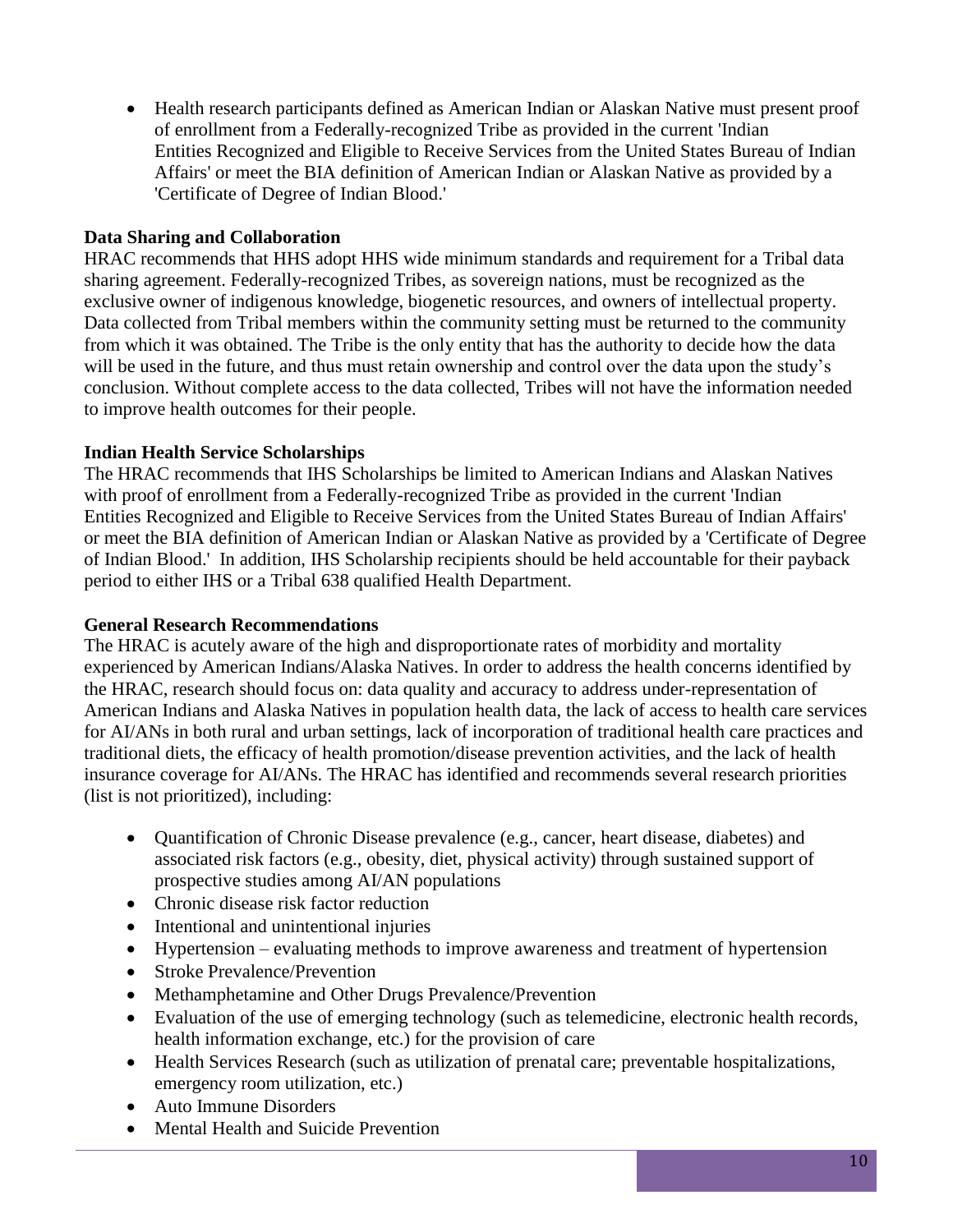• Access to high quality healthcare

#### **HHS American Indian and Alaska Native Health Research Advisory Council**

HHS should continue to fund and support the American Indian and Alaska Native Health Research Advisory Council (HRAC) with additional funding for two physical meetings per fiscal year. HRAC meetings provide the opportunity for face-to-face interaction between Tribal leaders, Federal Partners, researchers and other stakeholders with the goal of healthy Native communities through health research.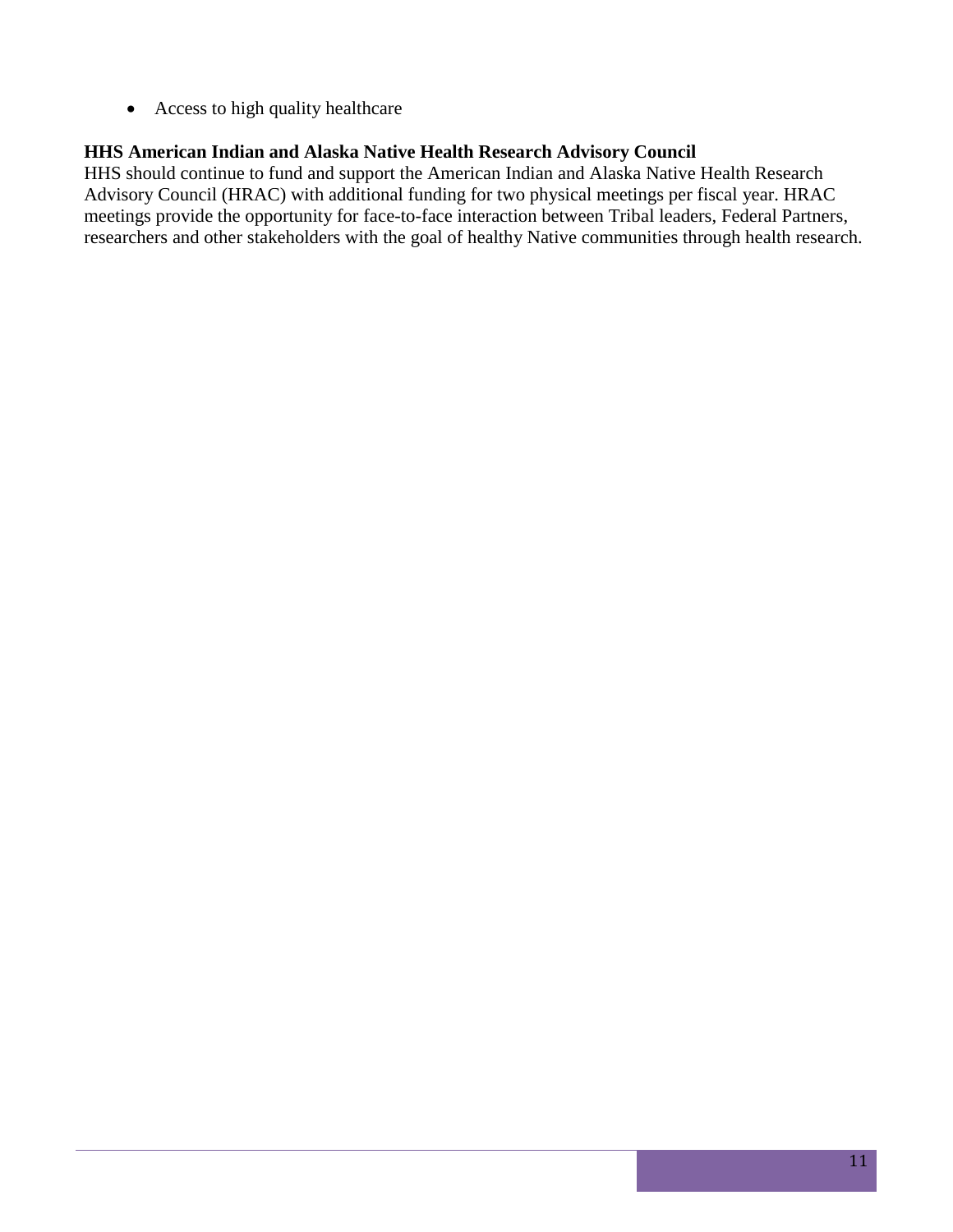## **ATTACHMENT A: MEMBER AND PARTNER LIST**

## <span id="page-13-1"></span><span id="page-13-0"></span>**HRAC CO-CHAIR**

#### **Cara Cowan Watts**

Deputy Speaker and Tribal Council Representative, Cherokee Nation PO Box 2922 Claremore, OK 74018 Phone: (918) 752-4342 Fax: (918) 341-3753 Email: [cara@caracowan.com](mailto:cara@caracowan.com)

### <span id="page-13-2"></span>**MEMBERS**

#### <span id="page-13-3"></span>**AREA REPRESENTATIVES**

*Aberdeen Area* **Delegate:** Adrian Pushetonequa Chairman, Sac and Fox Tribe of the Mississippi in Iowa, Meskwaki Nation **Alternate:** Donald Warne Senior Policy Advisor for Great Plains Tribal Chairmen's Health Board

*Alaska Area* **Delegate:** Emily Hughes Chairperson, Norton Sound Health Corporation **Alternate:** Jay Clarence Butler Senior Director, Division of Community Health Services, Alaska Native Tribal Health Consortium

*Albuquerque Area* **Delegate:** Vacant Alternate: Francine Gachupin EpiCenter Director, Albuquerque Area Indian Health Board

*Bemidji Area* **Delegate:** Vacant **Alternate:** Phyllis Davis Tribal Council Member, Gun Lake Tribe of Michigan

*Billings Area* **Delegate:** Vacant **Alternate:** Vacant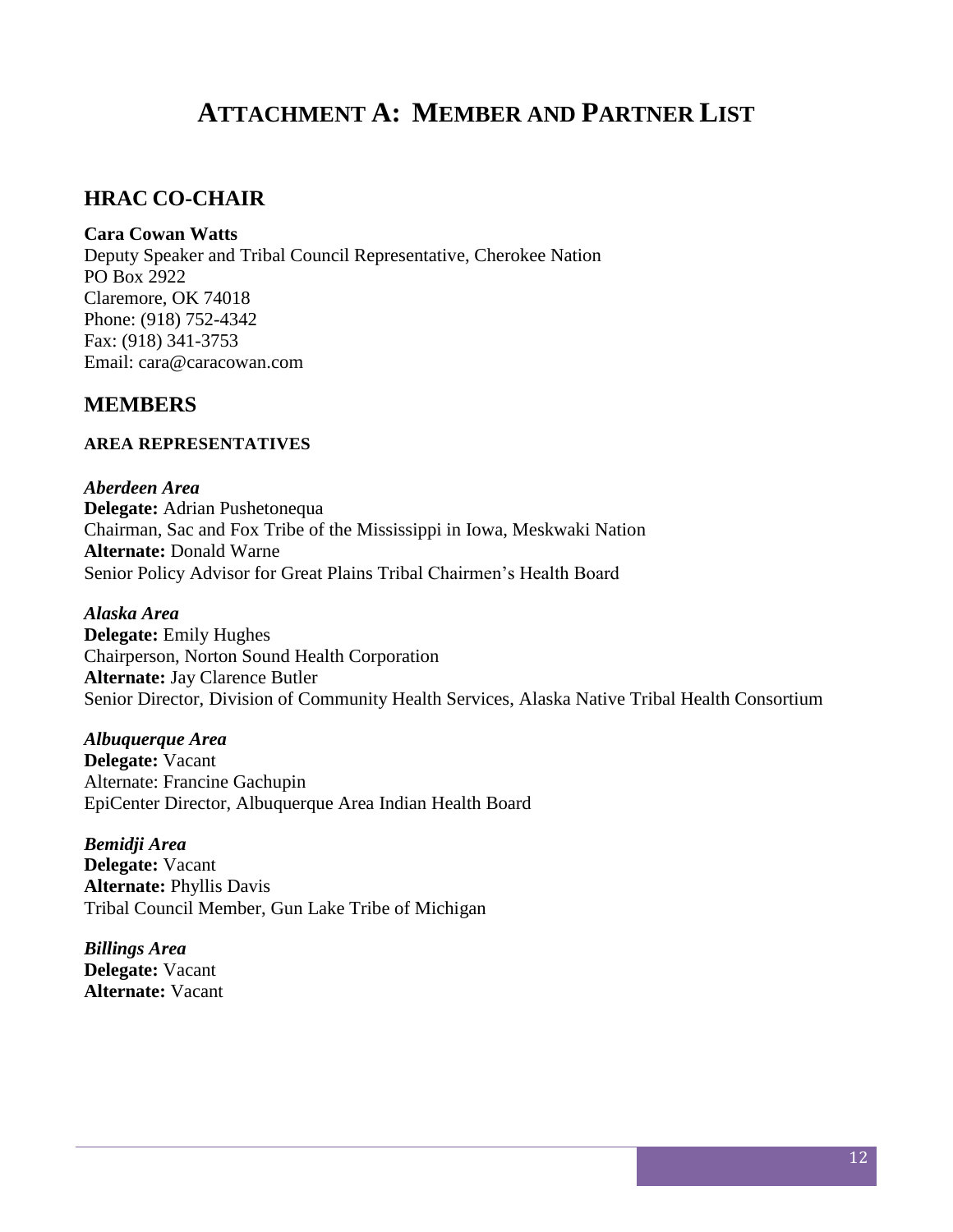*California Area*  **Delegate:** Michelle Howard Tribal Secretary, Redding Rancheria **Alternate:** James Crouch Executive Director, California Rural Indian Health Board

*Nashville Area*  **Delegate:** Elizabeth Neptune Tribal Council Member, Passamaquoddy Indian Township

**Alternate:** Tihtiyas ("Dee") Sabattus Health Policy Analyst, United South and Eastern Tribes, Inc.

*Navajo Area*  **Delegate:** Madan Poudel Health Services Administrator, Navajo Nation **Alternate:** Roselyn Begay Program Evaluation Manager, Navajo Nation

*Oklahoma Area*  **Delegate:** Cara Cowan Watts Tribal Council Representative, Cherokee Nation **Alternate:** Tom Anderson Tribal EpiCenter Manager, Oklahoma City Area Inter-Tribal Health Board

*Phoenix Area*  **Delegate:** Diane Enos

President, Salt River Pima-Maricopa Indian Community **Alternate:** Violet Mitchell-Enos Health and Human Services Director, Salt River Pima-Maricopa Indian Community

*Portland Area*  **Delegate:** Stephen Kutz Councilman, Cowlitz Indian Tribe **Alternate:** Stella Washines Council Member, Yakama Nation

*Tucson Area*  **Delegate:** Chester Antone Councilman, Tohono O'odham Nation **Alternate:** Michelle Ortega Councilwoman, Tohono O'odham Nation

## <span id="page-14-0"></span>**NATIONAL AT-LARGE MEMBERS**

**Delegate:** Andy Joseph, Jr. Chairman, Human Services Committee, Confederated Tribes of the Colville Reservation **Alternate:** Vacant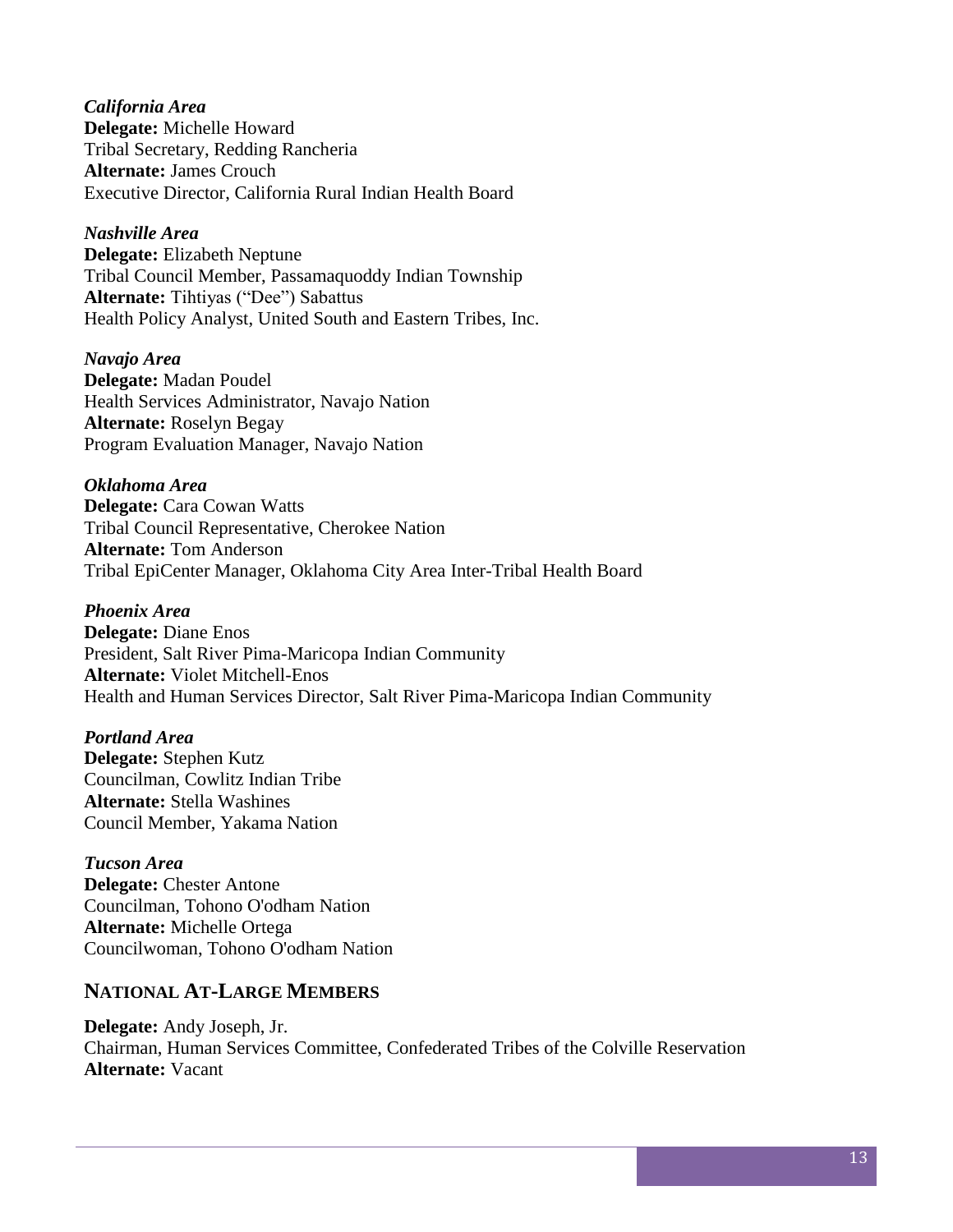**Delegate:** Jefferson Keel Lt. Governor of Chickasaw Nation and President of National Congress of American Indians **Alternate:** Christina Daulton National Congress of American Indians Policy Research Center

**Delegate:** H. Sally Smith Chair of the Board of Directors, Bristol Bay Area Health Corporation and Alaska Representative of National Indian Health Board **Alternate:** Stacey Bohlen Executive Director, National Indian Health Board

**Delegate:** Michael Peercy Epidemiologist, Choctaw Nation Health Services Authority **Alternate:** Mickey Peercy Executive Director of Health Services, Choctaw Nation of Oklahoma

## <span id="page-15-0"></span>**FEDERAL PARTNERS**

#### *Administration for Children and Families*

**Delegate:** Molly Irwin Office of Planning, Research and Evaluation **Alternate:** Hilary Forster Office of Planning, Research and Evaluation

#### *Agency for Healthcare Research and Quality*

**Delegate:** Wendy Perry Senior Program Analyst

## *Assistant Secretary for Planning and Evaluation*

**Delegate:** Sue Clain Indian Health Desk Officer **Alternate:** Ansalan Stewart Program Analyst

#### *Centers for Disease Control and Prevention*

**Delegate:** Melanie Duckworth Senior Tribal Liaison for Science and Public Health **Alternate:** Bud Nicola CDC Field Assignee

#### *Health Resources and Services Administration*

**Delegate:** Michelle Allender-Smith Director, Office of Health Equity **Alternate:** Elijah Martin Special Assistant, Office of Health Equity **Alternate:** Darci Eswein Special Assistant to the Office of the Administrator, Office of Health Equity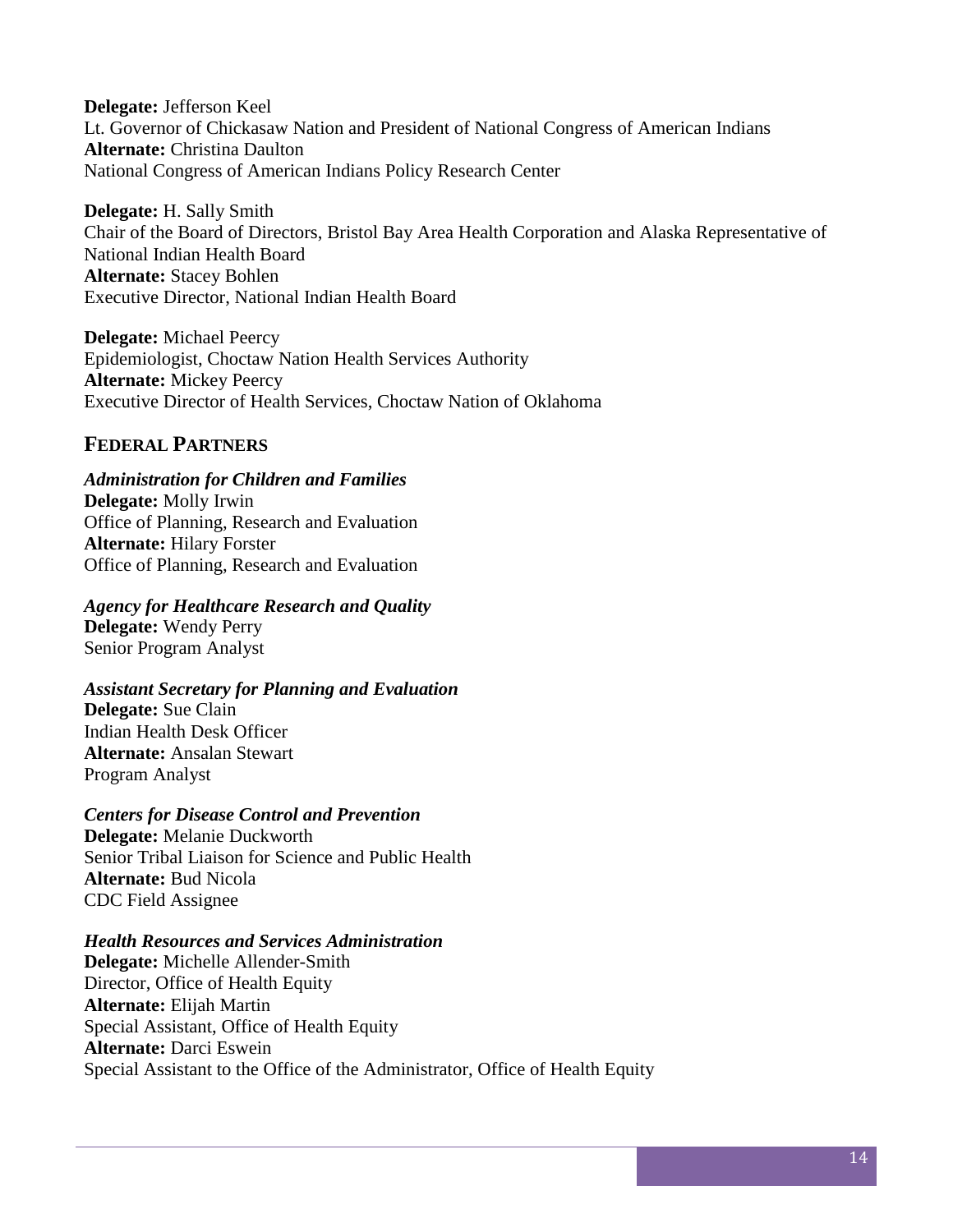*Indian Health Service*  **Delegate:** Vacant **Alternate:** Alan Trachtenberg Research Director

#### *Intergovernmental and External Affairs*

**Delegate:** Stacey Ecoffey Principal Advisor for Tribal Affairs **Alternate:** Elizabeth Carr Tribal Affairs Specialist

#### *National Institutes of Health*

**Delegate:** John Ruffin Director, National Institute on Minority Health and Health Disparities **Alternate:** Joyce A. Hunter Deputy Director, National Institute on Minority Health and Health Disparities

#### *Office of Minority Health*

**Delegate:** Nadine Gracia Acting Director **Alternate:** Wilbur Woodis Special Assistant on Native American Affairs

#### *Substance Abuse and Mental Health Services Administration*

**Delegate:** Sheila Cooper Senior Advisor for Tribal Affairs